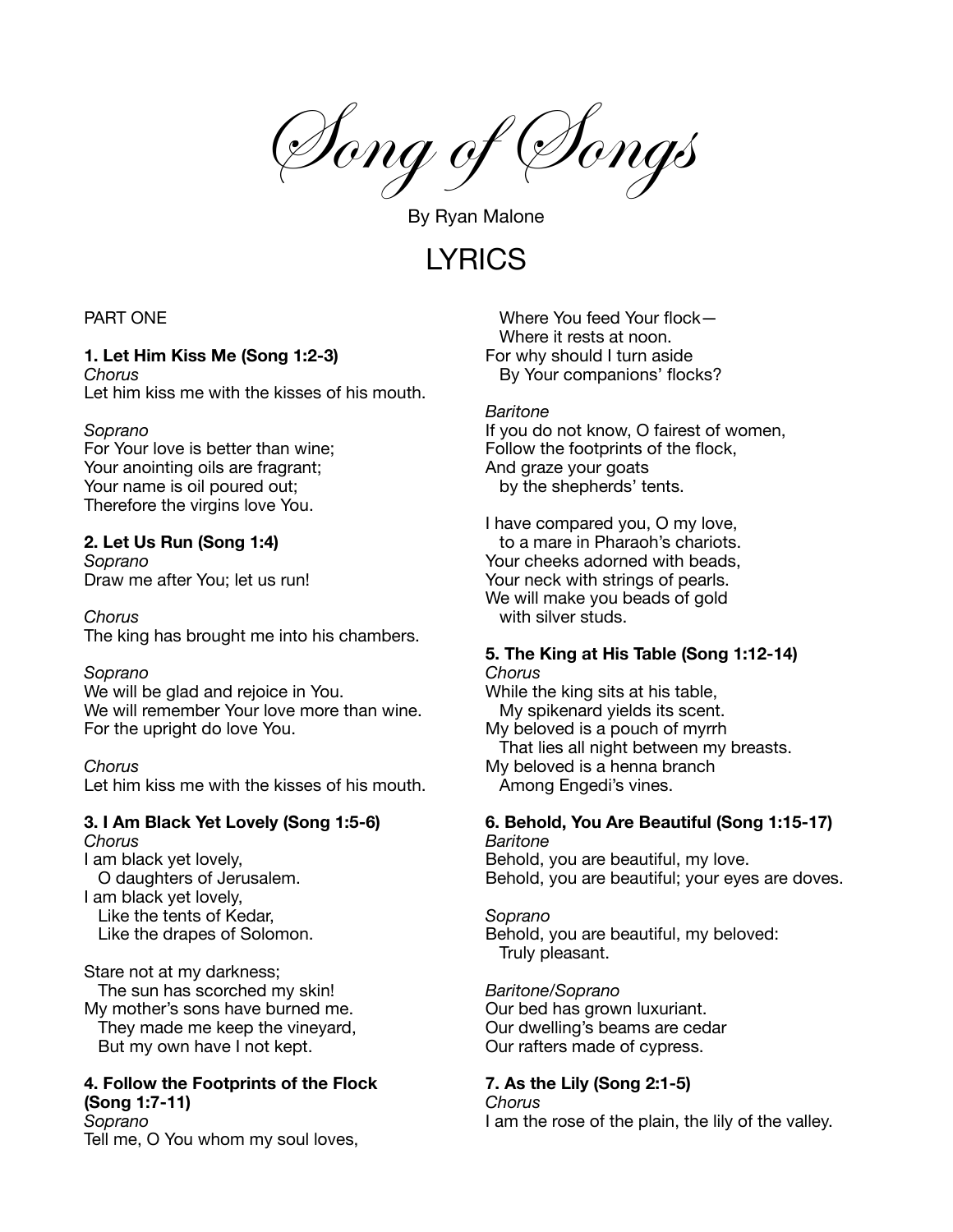## *Baritone*

As the lily among the thorns So is my love among the daughters.

### *Chorus*

As the apple tree among the forest So is my beloved among the sons. With great delight, I sat in his shade, His fruit was sweet in my mouth. He brought me into His house of wine, and covered me with His love.

Sustain me with raisins, Support me with apples: For I am sick of love.

# **8. Awake Not Love (Song 2:6-7)**

*Chorus* His left hand is under my head, His right embraces me. I charge you, O daughters of Jerusalem, by the gazelles and does of the field, That you do not stir nor awaken love, until He please.

## **9. The Voice of My Beloved! (Song 2:8-10)** *Chorus*

The voice of my Beloved! Behold, He comes, leaping on the mountains, springing on the hills. My Beloved is like a gazelle or a young hart:

Behold, He stands behind our wall, Gazing through the windows, Glancing through the lattice.

My Beloved spoke, and said to me:

# **10. Arise, My Love (Song 2:10-13)**

*Baritone and Male Chorus* Arise, my love, my fair one, and come away. For, lo, the winter is past, The rain is over and gone. The flowers appear on the earth, The time of singing is come. The voice of the turtledove is heard in our land The fig tree puts forth her figs, And the vines their blossom and fragrance. Arise, my love, my fair one, and come away.

# **11. O My Dove (Song 2:14-15)**

*Baritone and Male Chorus* O my dove, in the clefts of the rock, In the hiding places of the cliffs, Let me see your face, Let me hear your voice;

For your voice is sweet, And your face is beautiful.

*Baritone* Catch us the foxes, The little foxes that spoil the vine; For our vineyards are in blossom.

# **12. My Beloved Is Mine (Song 2:16-17)**

*Chorus* My Beloved is mine, and I am His; He feeds among the lilies.

Until the breath of day, When shadows flee away. Turn, my Beloved, And be like a gazelle or a young hart: On the divided mountains.

# **13. I Sought Him (Song 3:1-4)**

*Chorus* Each night upon my bed I sought Him whom I love. I sought, but did not find Him.

I will arise and roam The city streets and squares. And seek Him whom I love I sought, but did not find Him.

The watchmen roam the city; They found me, and I asked: Have you seen Him whom I love?

Just moments after passing them, I found Him whom I love.

I grasped and would not release Him, Till I had brought Him to my mother's house. To the room of her who bore me.

#### **14. Awake Not Love—Reprise (Song 3:5-6)** *Chorus*

I charge you, O daughters of Jerusalem, by the gazelles and does of the field, That you do not stir nor awaken love, until He please.

*Female Duet* Who comes from the plains Like pillars of smoke, offering myrrh and frankincense all powders of the merchant?

Sixty heroes round it,

**15. Behold King Solomon (Song 3:7-11)** *Tenor* Behold the bed of Solomon:

2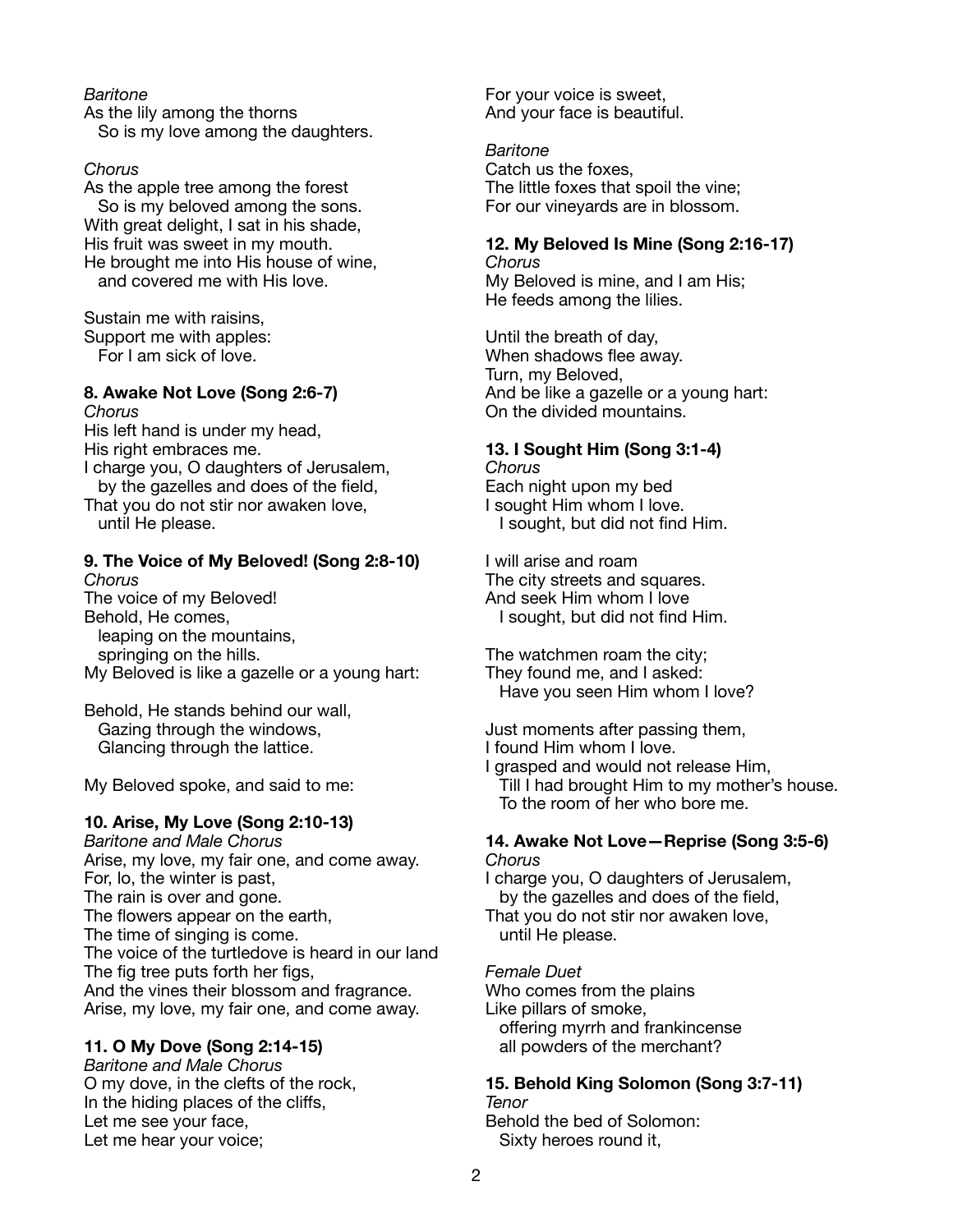Valiant men of Israel. Skilled in war, they all hold swords Each man's sword is girded For the fears of night.

King Solomon made for himself a carriage of Lebanon's wood With pillars of silver, a golden support, A cushion of purple, and inlaid with love By the daughters of Jerusalem. Go forth, O daughters of Zion.

*Tenor and Female Duet*

Behold King Solomon wearing the crown with which his mother crowned him on his wedding day, The day of his heart's delight.

# **16. All Fair You Are (Song 4:1-7)**

*Baritone* Behold, you are beautiful, my love. Behold, you are beautiful.

Your eyes are like doves Behind your veil. Your hair a flock of goats, Streaming down Mount Gilead.

Your teeth a shorn and fruitful flock, Ascending from the wash. Your lips are like a scarlet thread, Where lovely speech resides.

Your cheeks are pomegranate halves Behind your veil. Your neck like David's tower, Decked with a thousand shields— All shields of mighty men.

Your breasts are twin gazelles, Which graze in lily fields.

Until the breath of day, When shadows flee away; I go to the mountain of myrrh, And the hill of incense pure.

All fair you are, my love; There is no spot in you.

### **17. Come With Me From Lebanon (Song 4:8)** *Baritone*

Come with me from Lebanon, my bride; Come with me from Lebanon.

Look from the source of the mountain stream, From the peak of snow-capped refuge. From the lions' dwellings,

From the leopards' mountains.

#### **18. My Sister, My Bride (Songs 4:9-5:1)** *Baritone*

You have ravished my heart, my sister, my bride, You have ravished my heart with one look of your eyes, with one chain of your neck.

How sweet is your love, my sister, my bride Much sweeter, your love, than the sweetest wine. And the scent of your oils more than any perfume.

Your lips, O my bride, drop as the honeycomb Honey and milk are under your tongue. And the scent of your garments is the scent of Lebanon

A garden enclosed is my sister, my bride A spring that is locked and a fountain secur

# *Chorus*

Pomegranates, henna with spikenard, spikenard and saffron, sugar cane, cinnamon, With all trees of frankincense, myrrh and aloes

Your plants are an orchard with the choicest of fruits, with the chiefest of spices.

### *Soprano*

Awake, O north wind, come south! Blow upon my garden, That the spices may flow out.

# *Chorus*

Let my Beloved come into His garden, And eat the pleasant fruits that are His!

# *Baritone*

I am come to my garden, my sister, my bride. I have gathered my myrrh with my spice; To partake of my honey in the comb, to drink of my wine with my milk.

# *Chorus*

Eat, O friends, Drink your fill of love!

END PART ONE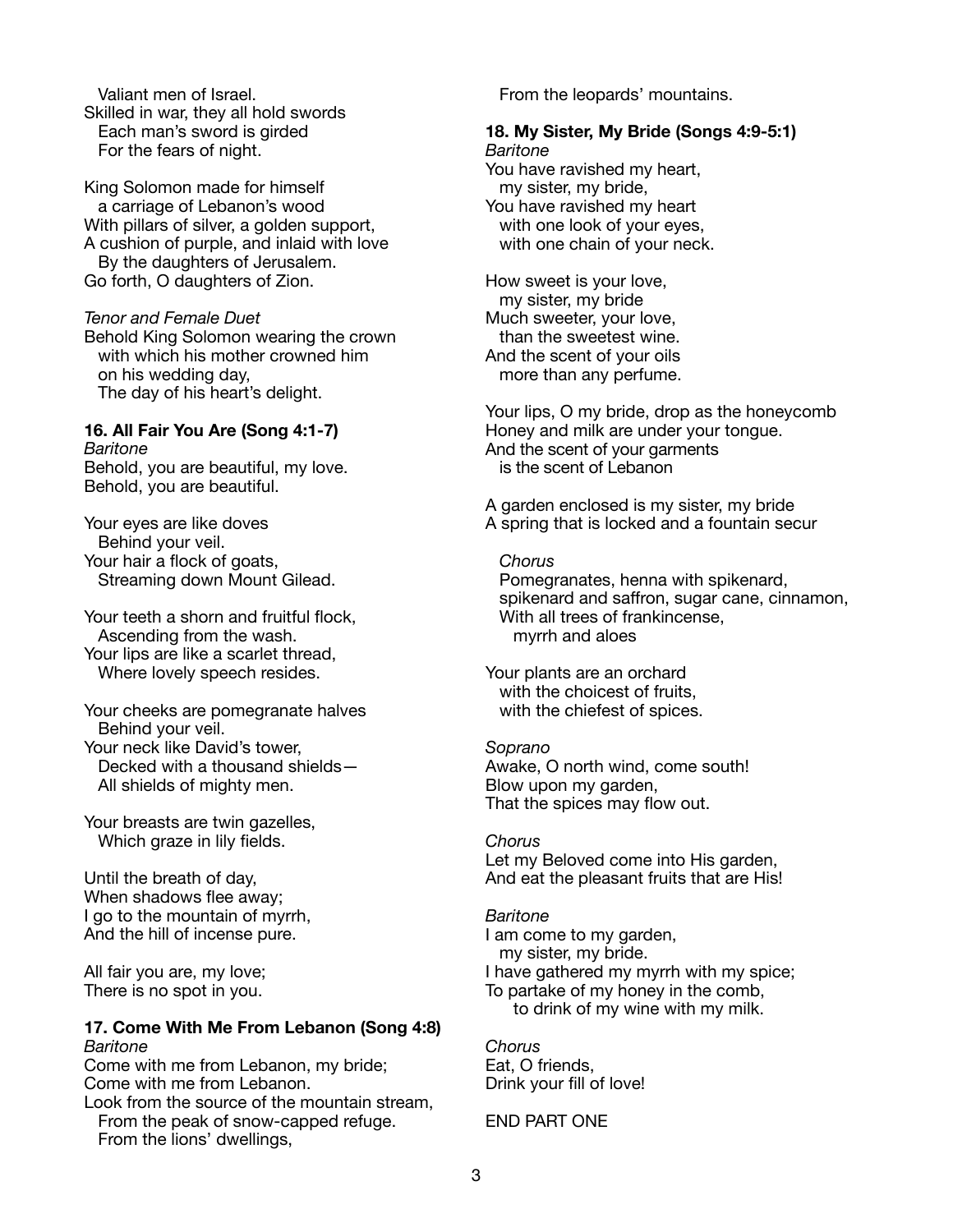# PART TWO

#### **19. My Beloved Knocks (Song 5:2-6)** *Chorus*

I sleep, but my heart is awake; Hark! The voice of my Beloved who knocks:

#### *Baritone*

Open to me

My sister, my love, my dove, my undefiled. For my head is filled with dew, My locks with the drops of the night.

### *Chorus*

I had put off my garment; how could I put it on? I had washed my feet; how could I soil them?

My Beloved put his hand in the hole of my door My passions stirred for Him.

I arose to open to Him,

My hands dropped with myrrh Running over my fingers On the handles of the lock.

I opened to my Beloved, But my Beloved had turned and gone. My soul sank at His flight.

I sought but could not find Him. I called—He gave no answer.

#### **20. The Watchmen Smote Me (Song 5:7-8)** *Chorus*

The watchmen roamed the city streets; They smote and wounded me: The keepers of the city walls Removed my cloak from me.

I charge you, O daughters of Jerusalem, If you find my Beloved, Tell Him I am sick of love.

## **21. What Is Your Beloved More Than Another? (Song 5:9)**

*Female Duet* What is your Beloved more than another, O fairest of women? What is your Beloved more than another, That you so charge us?

## **22. The Chief Among Ten Thousand (Song 5:10-16)**

*Chorus* My Beloved is glowing bright with rosy cheeks, He is the chief among ten thousand!

His head is like the finest gold,

His wavy locks are raven black. His eyes are doves by riverbeds, Bathed with milk by brimming pools His cheeks are spice beds with fragrant towers, His lips like lilies dropping myrrh His hands are gold rings filled with gems.

His loins are like smoothed ivory overlaid with sapphire gems. His legs like marble pillars are standing on a pure gold base. His face as Lebanon's chosen trees, His mouth is pleasant to the taste All of Him is to be desired.

This is my Beloved, and this is my Friend, O daughters of Jerusalem.

## **23. Where Is Your Beloved? (Song 6:1-3)**

*Female Duet* Where has your Beloved gone, O fairest of women? Where has your Beloved turned— That we may seek Him with you?

*Chorus* My Beloved has descended Into His garden's spice beds; To feed His flock and gather lilies there.

I am my Beloved's And my Beloved is mine: Who feeds His flock among the lilies there.

# **24. She Is the Only One (Song 6:4-9)**

*Baritone* You are beautiful, O my love, As a pleasant kingdom, Lovely as Jerusalem, As an awesome bannered host.

Avert your eyes from me, for they drive me wild. Your hair is like a flock of goats Streaming down Mount Gilead

Your teeth a shorn and fruitful flock Ascending from the wash Your cheeks are pomegranate halves Behind your veil

There may be sixty queens, And eighty concubines, And countless virgin girls, But my dove, my undefiled, is the only one. The darling of her mother. Pure to her who conceived her.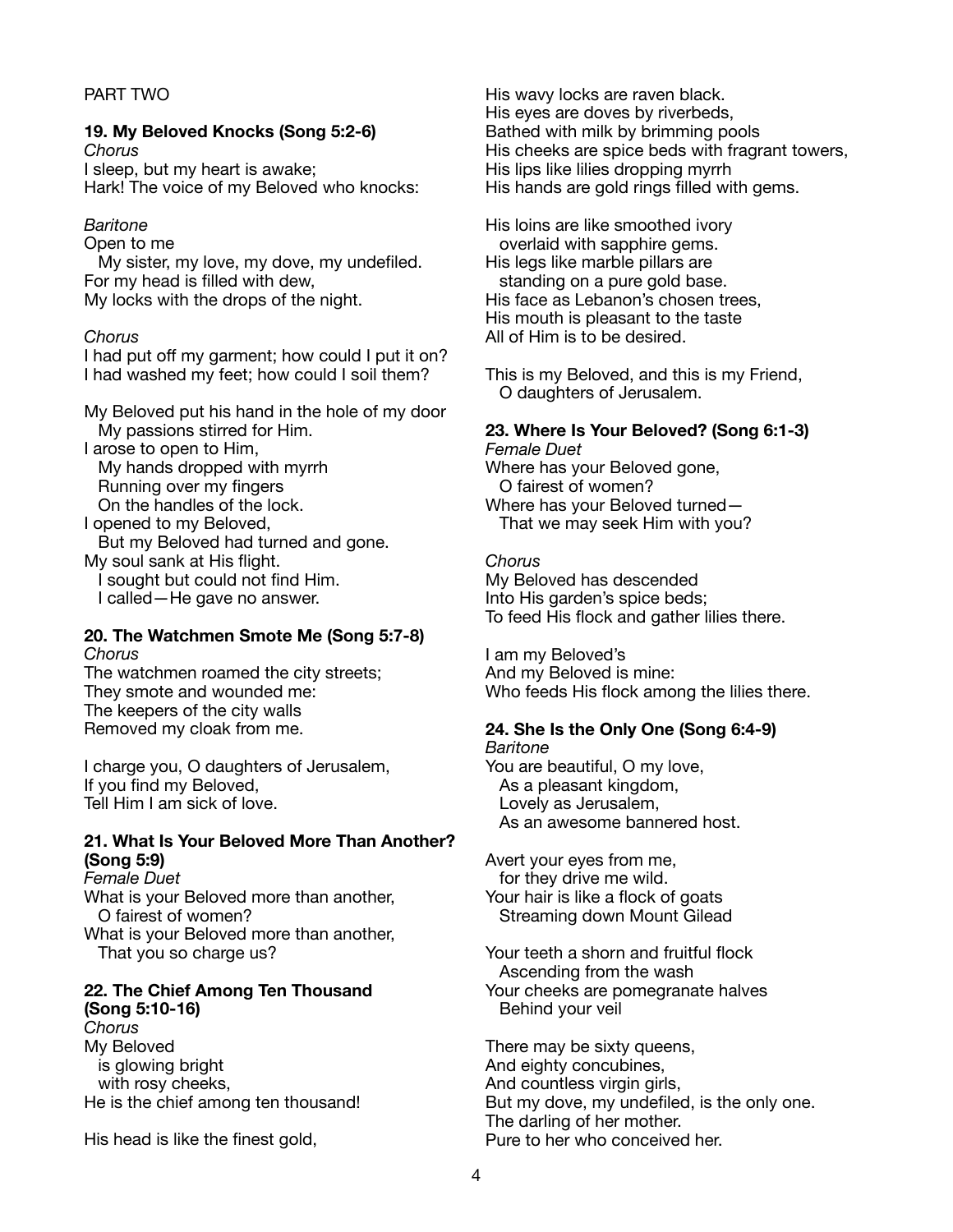The daughters saw her and blessed her, The queens and concubines praised her:

*Female Duet* Who is this looking toward the dawn? Fair as the moon, Pure as the sun, An awesome bannered host.

# **25. Return, Return (Song 6:10-13)**

*Baritone* I descended to the walnut grove to see the valley's fruits, to see if vines had blossomed if pomegranates budded. Before I was aware, My desire set me among the chariots of my royal nation.

Return, return, O Shulamite, Return, return! That we may look on you. What do you see in the Shulamite?

The dance of two conflicting armies.

#### **26. How Fair and Pleasant (Song 7:1-9)** *Baritone*

How beautiful are your sandaled feet, O royal daughter! Your rounded thighs are ornaments Crafted by an artist's hands. Your navel is a rounded bowl not lacking mingled wine. Your belly is a heap of wheat with lilies hedged about.

Your breasts are twin gazelles Which graze in lily fields. Your neck an ivory tower Your eyes like Heshbon's pools, by the gate where many daughters trod:

Your nose is as Lebanon's tower looking toward Damascus. Your head is like Carmel, its hair a purple tapestry, In its curls are bound the king.

How fair and pleasant you are, O love, O daughter of delights!

Your stature is like the palm, Your breasts are like its clusters. I said,

"I will climb the palm, and take hold of its boughs." Let your breasts be clusters of the vine, The scent of your breath like apples;

Your kisses like the finest wine (*Chorus*) flowing smoothly for my Beloved, (*Chorus/Bari.)* over the lips of those who sleep.

*Chorus*

I am my Beloved's, and His desire is for me.

#### **27. There Will I Give You My Love (Song 7:10-8:2)**

*Soprano (and treble chorus)* Come, my Beloved, Let us go into the field; Let us lodge in the villages. Let us go early to the vineyards To see if the vine has blossomed, if tender grapes appear, if pomegranates bud: There will I give You my love. The mandrakes give their scent; At our door are the rarest fruits, new and old, which I have laid in store for You, O my Beloved.

O that You were as my brother,

who nursed at the bosom of my mother! If I found You outside,

I would kiss you for all to see, And no one would despise me.

I would lead You to my mother's house, There You would instruct me:

I would make You to drink spiced wine my pomegranate's sweet drink.

### **28. Awake Not Love—Final Reprise (Song 8:3-5)**

*Chorus* His left hand should be under my head, His right hand should embrace me. I charge you, O daughters of Jerusalem, That you do not stir nor awaken love,

until He please.

### *Female Duet*

Who comes from the wilderness leaning on her beloved? …

### **29. Under the Apple Tree (Song 8:5)** *Baritone*

I woke you under the apple tree: Where your mother brought you forth: Where she brought you forth who conceived you.

# **30. Set Me as a Seal (Song 8:6-7)**

*Chorus and Soprano* Set me as a seal upon Your heart, as a seal upon Your arm: